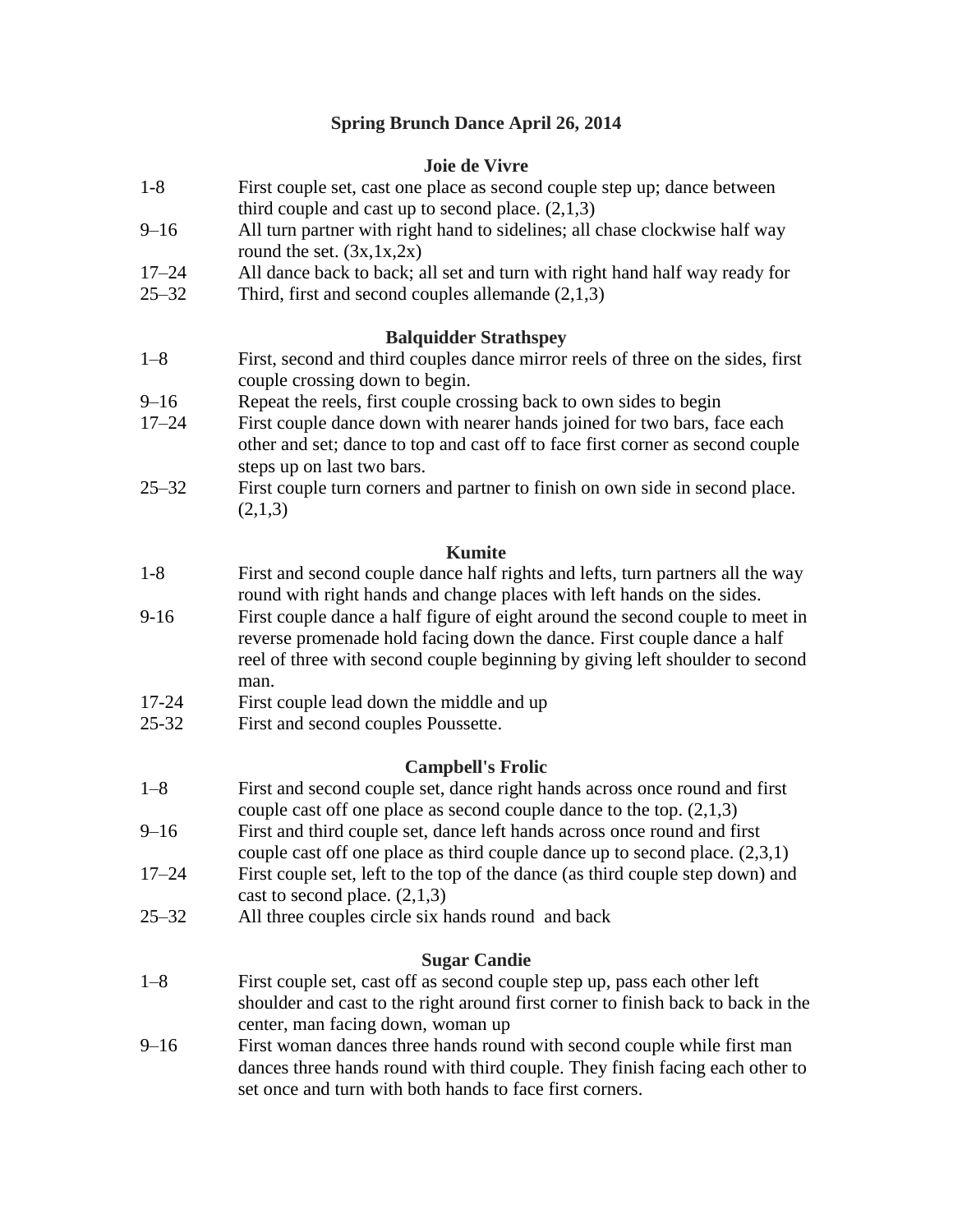- 17–24 First couple turn corners and partner to finish facing first corner again
- 25–32 First couple dance six bar reels of three on the sides, beginning left shoulder to first corner and finishing crossing to own sides with right hands.

#### **None So Pretty**

- 1–8 First couple turn once round with right hands, cast off as second couple step up and turn one and a quarter times with left hand to finish man between the third couple facing up and woman between the second couple facing down.
- 9–16 All set twice in lines of three across the dance. On bars 11-12 first couple petronella to opposite sidelines. All set twice on sidelines. (2,1x,3)
- 17–24 First couple dance reels of three on sidelines, giving right shoulder to second corner to begin and finishing back to back between second couple facing opposite side of the dance.
- 25–32 First and second couples dance reel of four across the dance, at end first couple meet and second couple curve down for
- 33–40 First and second couples allemande. (2,1,3)

## **Roaring Jelly**

- 1–8 First couple cross giving right hands, cast as second couple steps up, cross with right hands and cast to the right (man up woman down) to finish in lines of three across the dance.
- 9–16 All three couples circle six hands round and back
- 17–24 First couple change places up and down the dance with right hands, then dance a figure of eight across the dance, turning right to begin and finishing on sideline facing second corner.
- 25–32 First couple dance six bar reels of three on the sides, right shoulder to second corner to begin. Finish crossing by right hand.

### **General Stuart's Reel**

- 1–8 First man sets to second woman and casts as second man steps up; first woman sets to second man and casts as second woman steps up.
- 9–16 First couple turn first corner with right hand, pass right shoulder with each other, turn second corner with left hand and pass right shoulder to face first corner
- 17–24 Set to corners and partner (Hello-Goodbye) finishing back to back man facing up and woman down.
- 25–32 Six bar reels of three on sides, right shoulder to second corner to begin. First couple cross by right on last two bars.

### **The Sauchie Haugh**

- 1–8 First couple lead down the middle and up to end in center facing down as second couple step in to face them.
- 1c lead down the middle and up (2c step in)
- 9–16 First and second couples progress with the rondel.